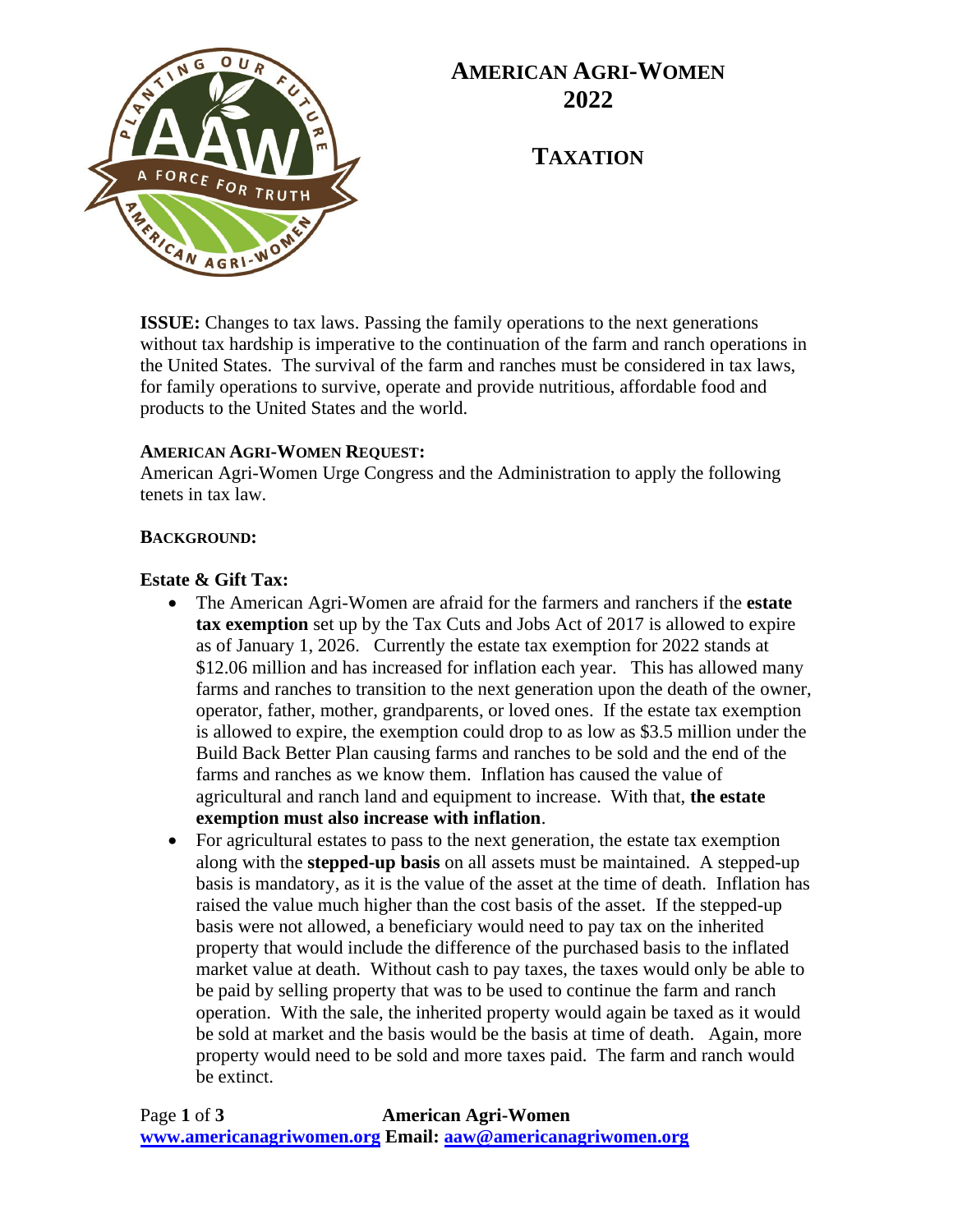

## **AMERICAN AGRI-WOMEN 2022**

**TAXATION**

• To save the family farms and ranches, the current **estate tax rates need to decrease**. We ask that Congress support ways to allow the transition and succession of farms, ranches, and small businesses to survive and grow following the loss of loved ones. Without farms and ranches, our country will not survive.

### **Capital Gains Tax**:

• AAW does not support raising the Capital Gains tax rate but to decrease. AAW supports the use of the capital gains tax rate with the sale of all agricultural farmland, equipment, animals, and purchased property.

### **Tax increases:**

• To allow agricultural operations, ranches, and small businesses to survive, taxes can not be raised as in a **"Small Business Surtax."** By expanding a surtax on S Corporations, LLC's, sole proprietorships, and partnerships and lowering income thresholds on family trusts will cripple small businesses. Small businesses, agricultural and ranches are not cash rich. Money that is made only goes back into the operation. **We ask that you support the survival of small businesses, the family farm, and ranches by reducing taxes not raising.** 

### **Additional Tax Positions:**

- AAW supports the continuation of the bonus depreciation to be 100% (up from 50%) for all qualified property placed in service through Dec.31, 2022 and support extending past that date.
- AAW supports the continuation of the Sec. 199A deduction for pass-through businesses. Currently set to run through 2025.
- AAW supports the depreciation recapture rules when farm and business depreciable assets are sold on retirement or cessation of business.
- AAW does not support increases in tax rates for corporate farm operations or for sole proprietors.
- AAW supports tax-deferral options by using installment sales and Sec. 1031 likekind exchange.
- AAW supports special exemptions for purchases of machinery, equipment, land improvements, livestock, and buildings. Supports the accelerated depreciation to allow a shortened recovery period of 15 years versus 39 years for "qualified improvement property".